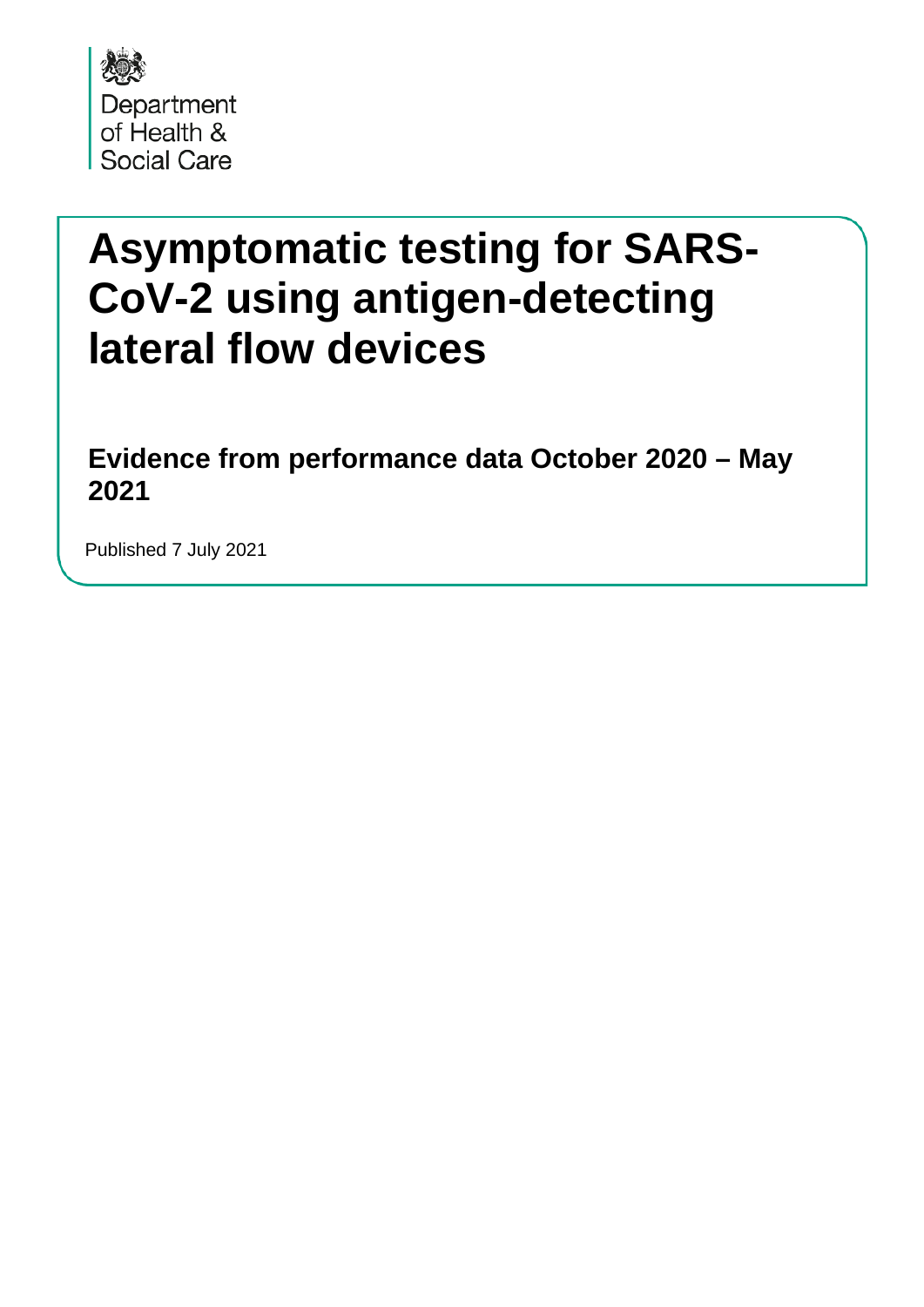## **Contents**

|     | 4. Lateral flow antigen testing devices as a technology for mass testing programmes  10 |  |
|-----|-----------------------------------------------------------------------------------------|--|
|     | 4.1 Considerations for determining the suitability of a COVID-19 test                   |  |
|     | 4.2 Lateral flow antigen device testing as a test to detect infectious asymptomatic     |  |
| 4.3 | Specificity of the lateral flow antigen testing devices for asymptomatic testing 20     |  |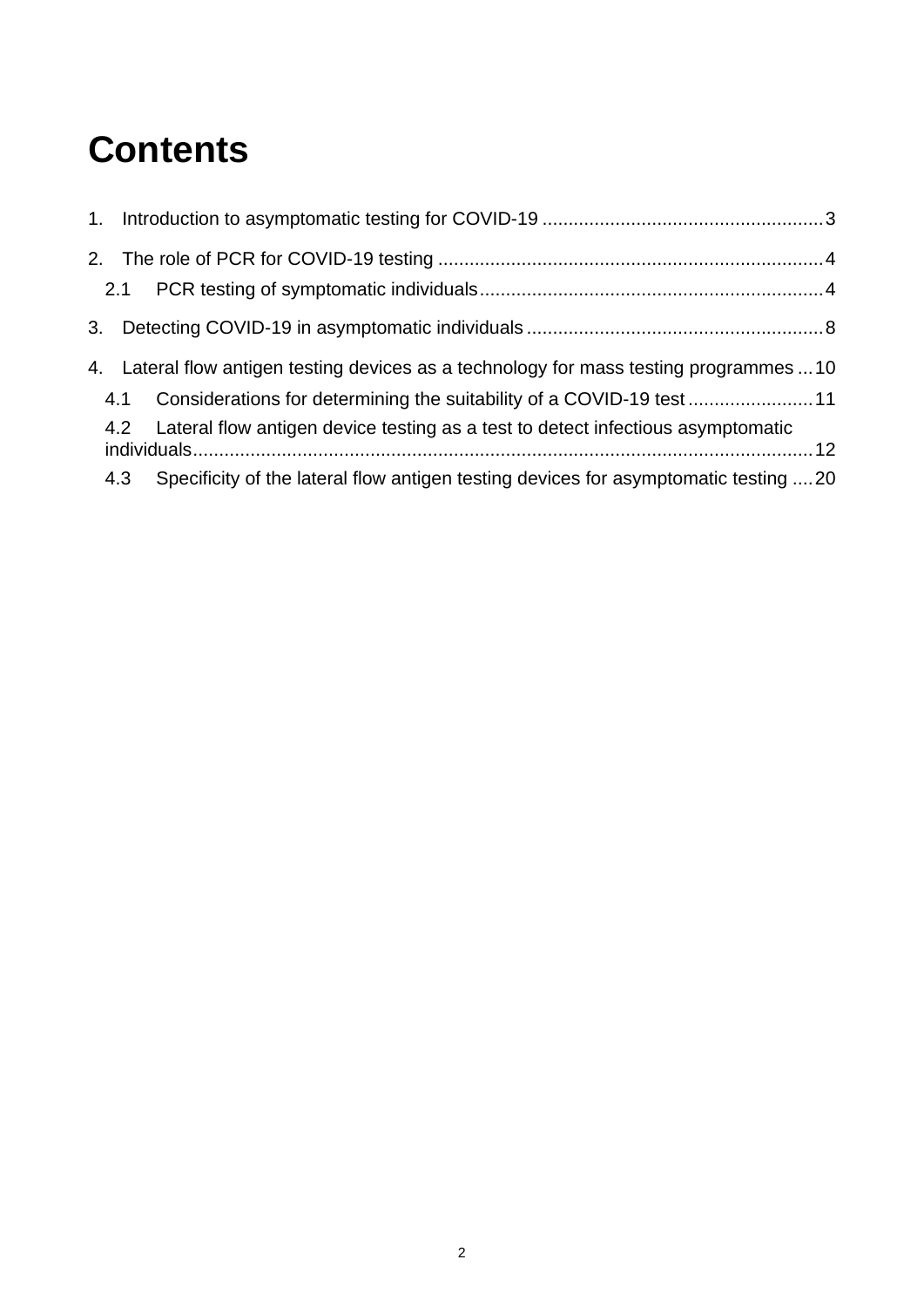## <span id="page-2-0"></span>**1. Introduction to asymptomatic testing for COVID-19**

Testing of symptomatic individuals to diagnose COVID-19 supports identification and self-isolation of positive individuals<sup>[1](#page-2-1)</sup>. However, approximately one in three people never develop symptoms<sup>[2](#page-2-2) 3</sup>. Asymptomatic testing supports finding and identifying infectious cases to reduce community transmission. Unlike symptomatic testing, testing of asymptomatic people is not to diagnose as part of clinical care - if people need medical advice about their symptoms it is important they continue to follow the relevant channels or call 999 if they feel very unwell or think there's something seriously wrong.

<span id="page-2-1"></span><sup>&</sup>lt;sup>1</sup> Testing of symptomatic individuals is currently performed via NHS Test and Trace drive-through and walkin testing sites, mobile outbreak response units, home PCR testing, and within care homes.

<span id="page-2-3"></span><span id="page-2-2"></span><sup>2</sup> Beale et al. A Rapid Review of the Asymptomatic Proportion of PCR-Confirmed SARS-CoV-2 Infections in Community Setting. Pre-print published 23 May 2020. DOI[:https://doi.org/10.1101/2020.05.20.20108183](https://doi.org/10.1101/2020.05.20.20108183) <sup>3</sup> Public Health England: [https://publichealthmatters.blog.gov.uk/2020/12/08/lateral-flow-testing-new-rapid](https://publichealthmatters.blog.gov.uk/2020/12/08/lateral-flow-testing-new-rapid-tests-to-detect-covid-19/)[tests-to-detect-covid-19/](https://publichealthmatters.blog.gov.uk/2020/12/08/lateral-flow-testing-new-rapid-tests-to-detect-covid-19/)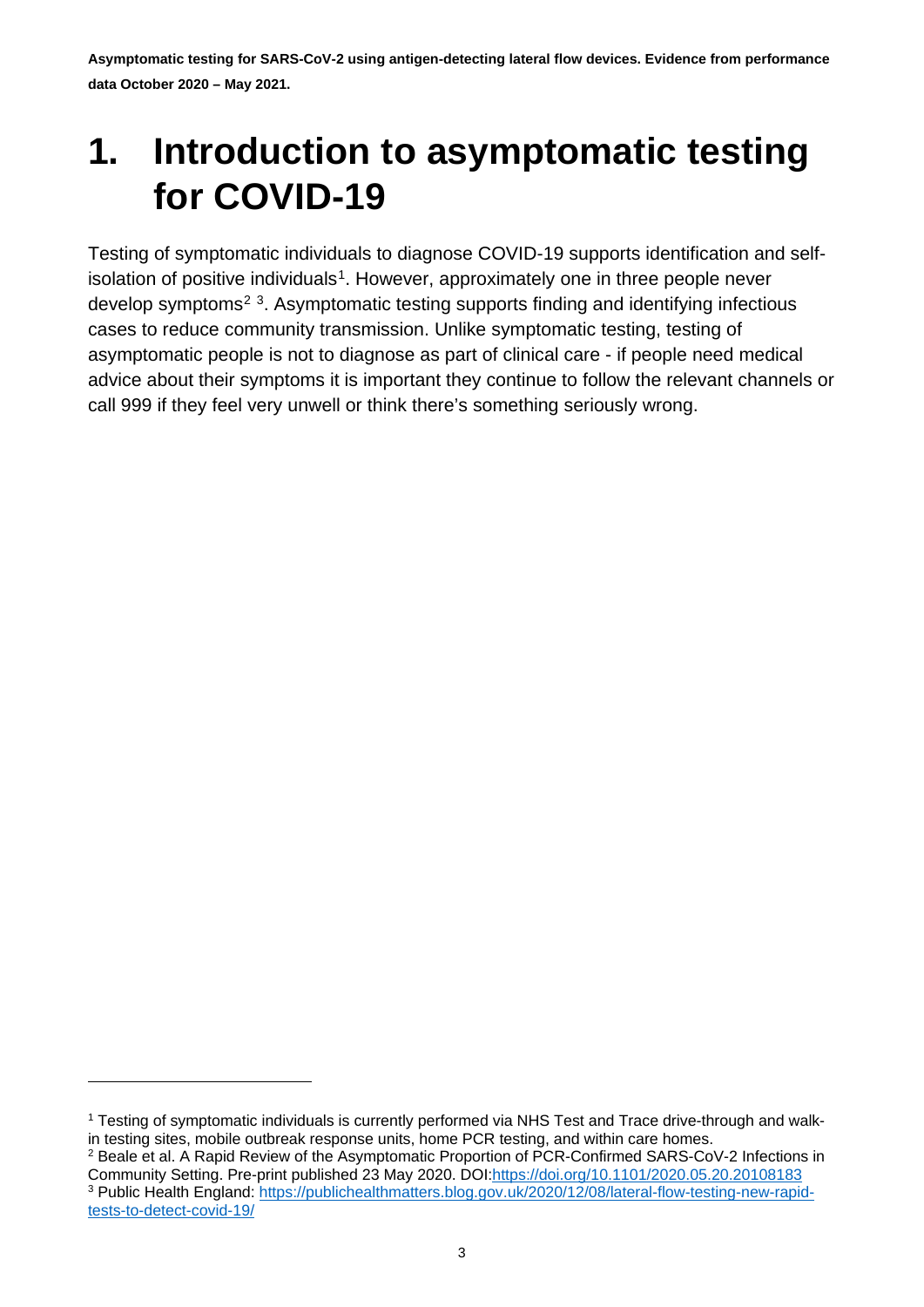# <span id="page-3-0"></span>**2. The role of PCR for COVID-19 testing**

RT-PCR (often referred to as just 'PCR') is the current standard used for testing people with symptoms. Genetic material from the virus is looked for in a sample – this material is known as RNA and is similar to DNA. PCR can detect very small amounts of the material and gives an indication of how much of it is present. It does not tell you whether the genetic material has come from a 'living' or 'dead' virus and does not distinguish whether the virus is capable of infection. This is why current guidance says only to re-test within a 90-day period if, for example, new symptoms develop<sup>4</sup>.

## <span id="page-3-1"></span>**2.1 PCR testing of symptomatic individuals**

PCR is essential for clinical diagnosis and surveillance of people with symptoms. It is used to detect current or recent infection with SARS-CoV-2. This is so they can seek treatment necessary, and their contacts can be traced.

We know that, over the course of infection, the amount of the viral material increases substantially to a peak and then declines more slowly (as shown in Figure 1 schematic)<sup>5</sup>. It is during the first part of this increase that the highest level of live replicating, or 'infectious' virus, is detected. Once the level begins to reduce, non-infectious virus starts to dominate and persist. The time for which this persists can vary substantially between people with most clearing by [6](#page-3-4) weeks $6$ .

<span id="page-3-2"></span><sup>4</sup> [Stay at home: guidance for households with possible or confirmed coronavirus \(COVID-19\) infection -](https://www.gov.uk/government/publications/covid-19-stay-at-home-guidance/stay-at-home-guidance-for-households-with-possible-coronavirus-covid-19-infection) [GOV.UK \(www.gov.uk\)](https://www.gov.uk/government/publications/covid-19-stay-at-home-guidance/stay-at-home-guidance-for-households-with-possible-coronavirus-covid-19-infection)

<span id="page-3-3"></span> $5$  Mina et al. Rethinking Covid-19 Test Sensitivity — A Strategy for Containment. N Engl J Med. 2020 Nov 26;383(22):e120. DOI:10.1056/NEJMp2025631. Epub 2020 Sep 30

<span id="page-3-4"></span><sup>6</sup> PHE: Understanding cycle threshold (Ct) in SARS-CoV-2 RT-PCR: A guide for health protection teams.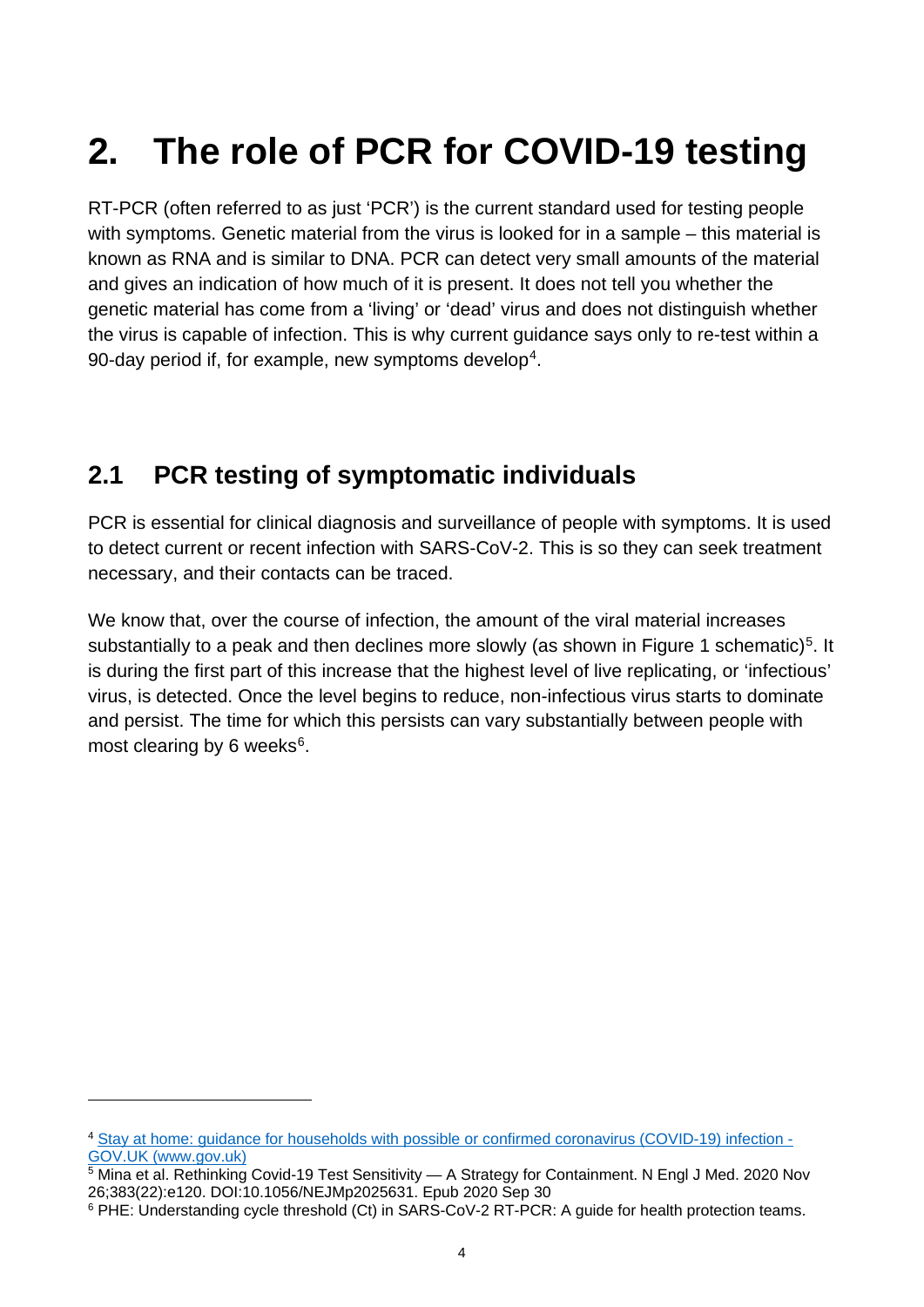**Figure 1 - Adapted from Mina et al (4). Schematic representation with hypothetical test illustration. The duration of viral load ramp up and down will vary by individual and symptom status (asymptomatic and symptomatic).**



Evaluation led by Public Health England and academics from the University of Oxford shows a strong relationship between higher viral loads and risk of transmission of the virus to others. While it is important for public health surveillance purposes to understand what proportion of people have any SARS-CoV-2 infection, it is most relevant to identify people with the infectious and transmissible stage of the virus. This will break the chain of infection by identifying people earlier than they would otherwise have been diagnosed, or who may never have been diagnosed at all, who could have then gone on to infect others.

While various groups are working on a direct standard to measure infectiousness, there is currently no generally accepted direct measure. To establish the relationship between how much virus an individual is *infected* with and how *infectious* they are, the study led by academics from the University of Oxford and Public Health England used non-identifiable NHS Test and Trace data on the contacts of over 700,000 confirmed SARS-CoV-2 infections<sup>[7](#page-4-0)</sup>. This study took advantage of a property of the PCR test result called the 'CT value'. This is a measure of how much virus was in the individual's samples and can be mathematically converted to the concentration of virus particles present in the sample<sup>[8](#page-4-1)</sup> this is a proxy for how 'present' they are in the individual, although it can also be affected by how well the sample has been collected. This concentration is called the 'viral load'.

<span id="page-4-0"></span><sup>7</sup> Lee et al. SARS-CoV-2 infectivity by viral load, S gene variants and demographic factors and the utility of lateral flow devices to prevent transmission. Pre-print published 31 March 2021. DOI[:https://doi.org/10.1101/2021.03.31.21254687](https://doi.org/10.1101/2021.03.31.21254687)

<span id="page-4-1"></span><sup>&</sup>lt;sup>8</sup> In this study by Lee et al., to enable the comparison of data across PCR assays "the Qnostics SARS-CoV-2 Analytical Q Panel 01 (Qnostics, Glasgow, UK) was used to calibrate CT values from the Thermo Fisher assay into equivalent synthetic RNA viral load (VL) in copies per ml. The resulting equation for converting CT values into viral loads for the Thermo Fisher TaqPath assay was  $log10(VL) = 12.0 - 0.328(Ct)$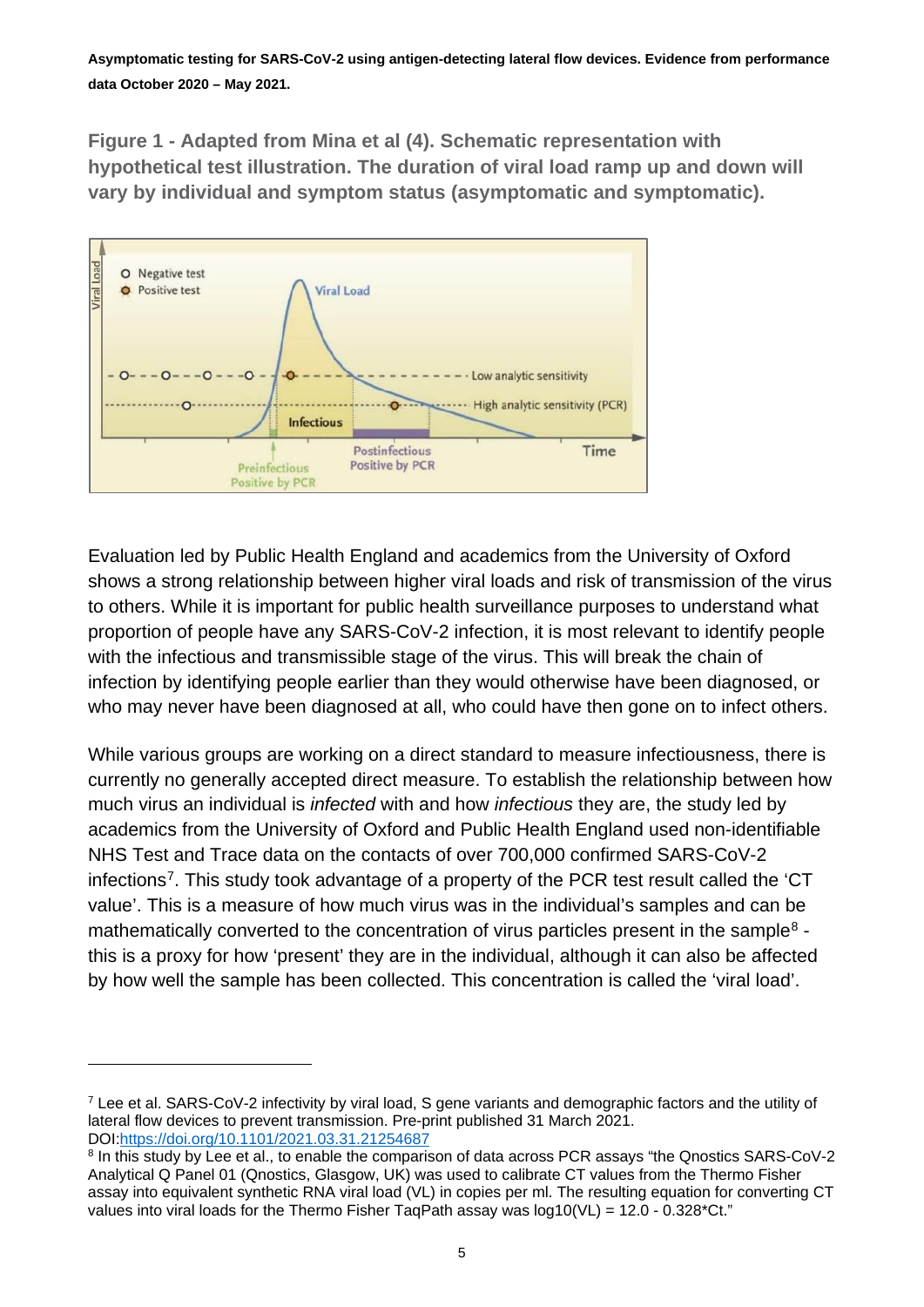While there is no specific cut-off viral load, below which someone will definitely not be infectious, and above which they definitely will, expert advice from Public Health England and University of Oxford academics suggests the following broad cut-off points can be used:

- People with a viral load above 1,000,000 copies per millilitre<sup>[9](#page-5-0)</sup>: These people are highly likely to be infectious.
- People with a viral load between 10,000 and 1,000,000 copies per millilitre: The majority of which will have little infectious virus.
- People with a viral load of less than 10,000 copies per millilitre: The majority will have negligible to zero infectious virus.

In the study data analysis, comparison was made between the number of SARS-CoV-2 positive contacts each of the 700,000 initial positive 'index cases' had (i.e. how many people they were known to have transmitted the virus to), and how this varied by the viral load of the original index case. This analysis combined NHS Test and Trace PCR results and contact tracing data between May and December 2020. Contacts were classified by the degree of closeness, specifically household members, household visitors, work/education, and other activities to take into account that different types of contacts are more or less likely to be infected because of their degree of contact with the original infected person<sup>[10](#page-5-1)</sup>. Figure 2 shows that as viral load increases, the infectiousness of a person increases. As expected, this is dependent on the 'closeness' of the contact, with household contacts being most at risk.

<span id="page-5-0"></span><sup>9</sup> The term 'copies per millilitre' refers to the number of genetic material fragments (RNA) in a millilitre of sample.

<span id="page-5-1"></span><sup>&</sup>lt;sup>10</sup> Lee et al. An observational study of SARS-CoV-2 infectivity by viral load and demographic factors and the utility lateral flow devices to prevent transmission. Pre-print published 20 January 2021.<https://bit.ly/36fquXt>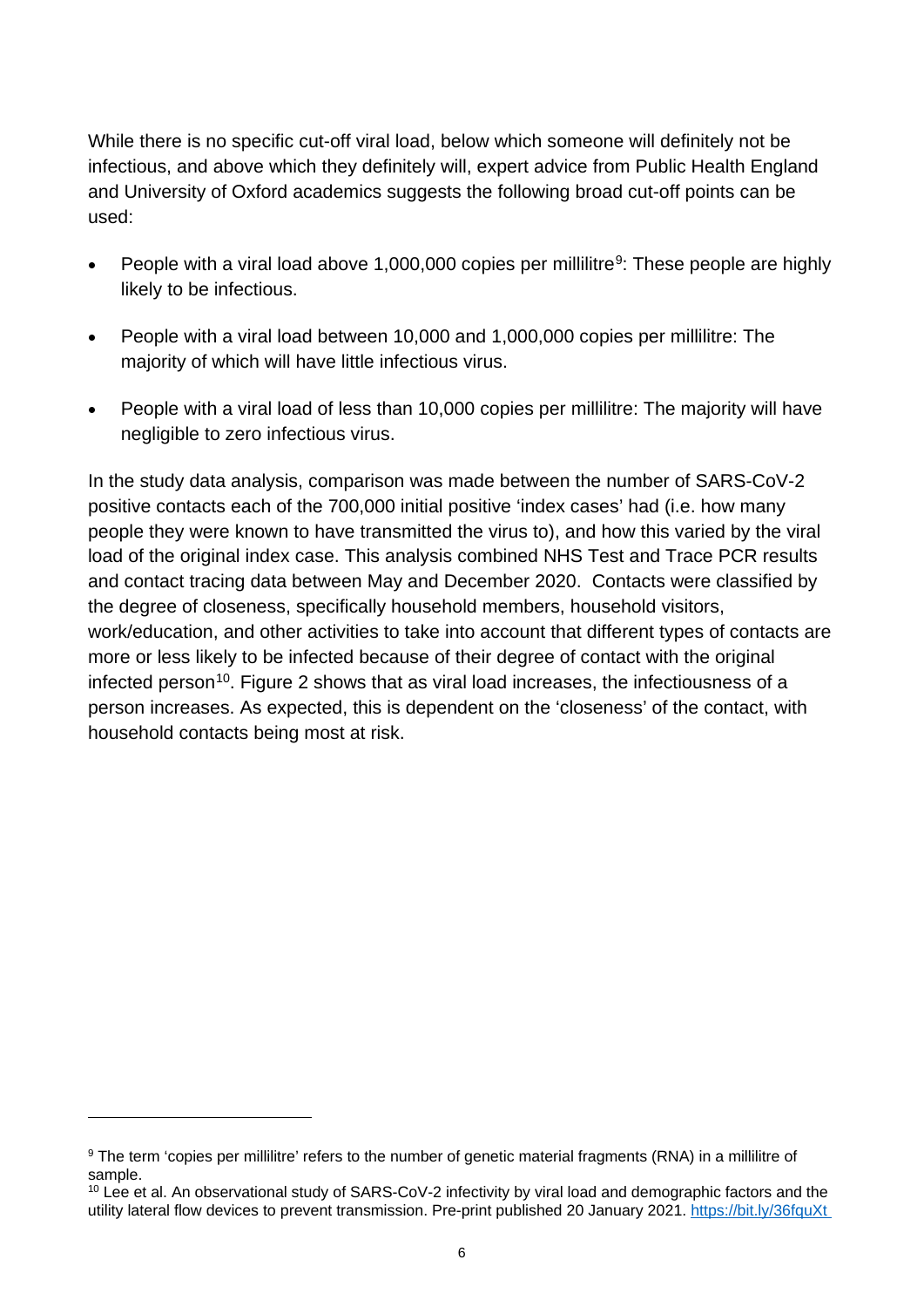

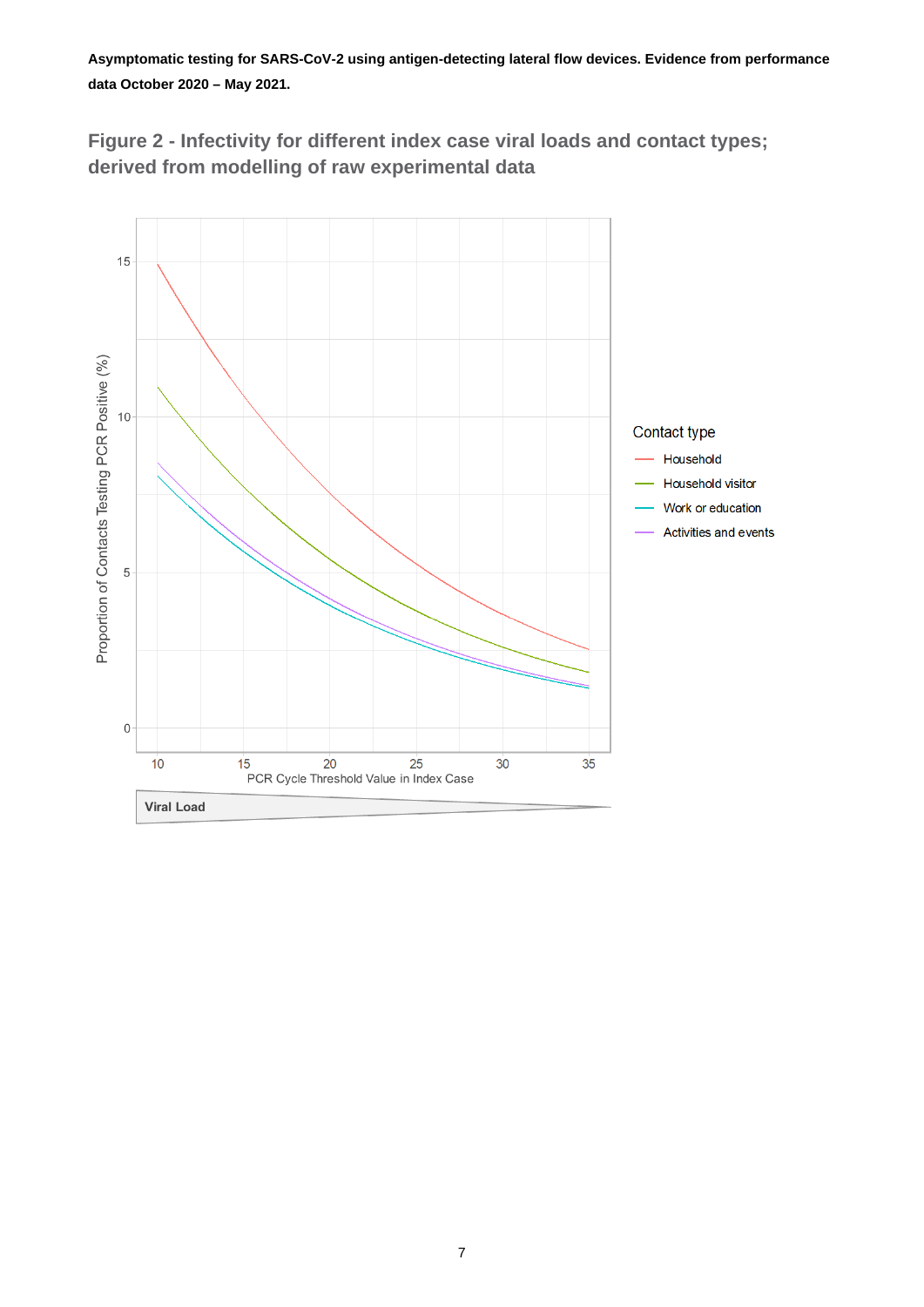## <span id="page-7-0"></span>**3. Detecting COVID-19 in asymptomatic individuals**

Around one in three people with SARS-CoV-2 never develop symptoms<sup>[11](#page-7-1)</sup>. Asymptomatic individuals may represent a large proportion of the infected population who are unwittingly contributing to large-scale transmission.

Asymptomatic testing at scale allows us to find more people with transmissible virus. Modelling data, such as that commissioned for the SPI-M academic group, shows that testing in a number of community settings has the potential to break the chain of transmission $12$   $13$ :

- Identification of infectious asymptomatic individuals through large scale testing of high prevalence areas;
- Supporting the regular testing of groups including health care and critical workers;
- Testing within educational institutions (for example, schools, further education and higher education), factories, and businesses;
- Intermittent pre-event testing in low prevalence populations.

In order to identify asymptomatic infectious people, so they can self-isolate and interrupt viral transmission, testing needs to be delivered at a much greater scale than currently exists for symptomatic testing. Additionally, people who are tested need to be told their COVID-19 status as fast as possible to minimise unnecessary isolation and improve overall compliance. While tests undertaken in centralised laboratories can theoretically achieve this scale, the transport of samples from person to lab for processing increases the turnaround time for an individual's results.

**In general, this turnaround time and the logistics of sourcing, electronically tracking, couriering, receipting, and robotically processing the large number of samples makes laboratory-based tests impractical for asymptomatic testing at the scale required. This makes tests that do not require a laboratory attractive for mass testing. However, it is worth noting that even in a mass testing setting, PCR and other laboratory-based tests are still essential for confirmatory testing when** 

<span id="page-7-1"></span><sup>&</sup>lt;sup>11</sup> Beale et al. A Rapid Review of the Asymptomatic Proportion of PCR-Confirmed SARS-CoV-2 Infections in Community Setting. Pre-print published 23 May 2020. DOI[:https://doi.org/10.1101/2020.05.20.20108183](https://doi.org/10.1101/2020.05.20.20108183)

<span id="page-7-2"></span><sup>&</sup>lt;sup>12</sup> Rapid testing strategies for traced contacts: comparing quarantine, quarantine and testing, and daily testing, 16 November 2020. Scientific Advisory Group for Emergencies.

<span id="page-7-3"></span><sup>&</sup>lt;sup>13</sup> SPI-M: Mass testing of the whole population, 25 November 2020. Scientific Advisory Group for Emergencies.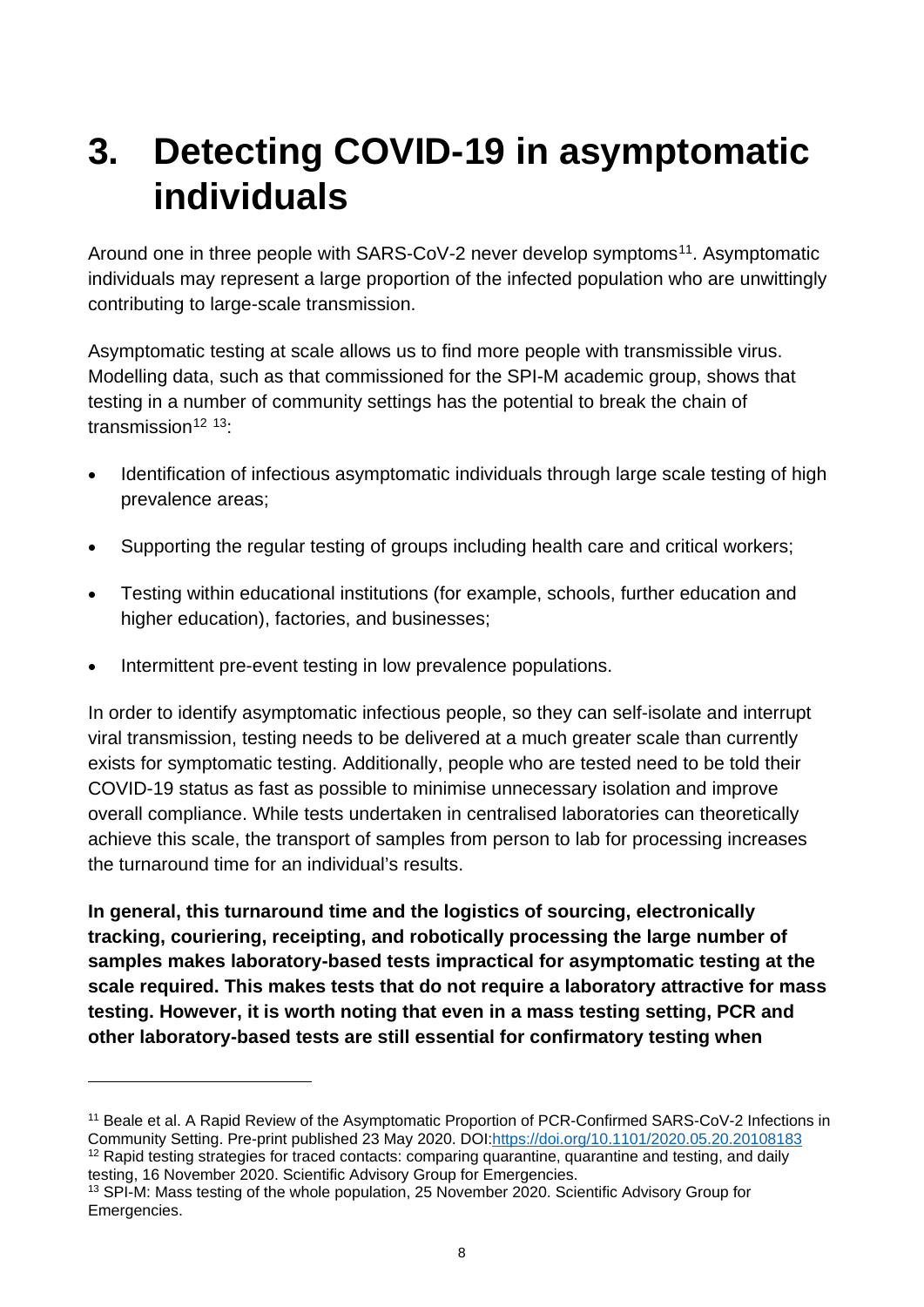**required, and as a source of viral genetic material to allow genome sequencing and identification of Variants of Concern (VOC).**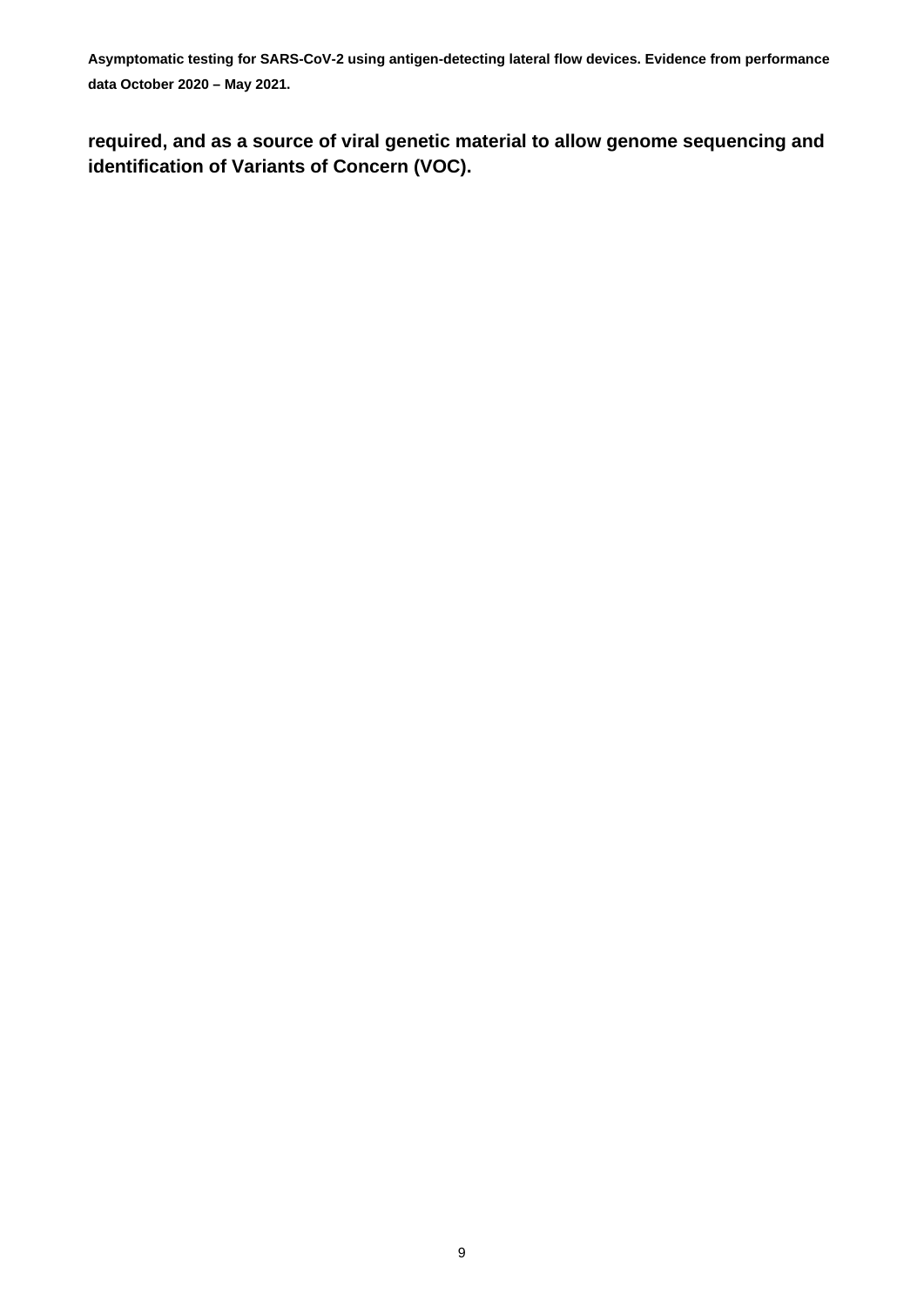## <span id="page-9-0"></span>**4. Lateral flow antigen testing devices as a technology for mass testing programmes**

Lateral flow antigen testing devices (LFD) are a novel testing technology that offers several advantages over lab-based tests for mass testing programmes and asymptomatic testing. They are sometimes referred to as "rapid tests". The devices are intuitive, require minimal infrastructure and training to operate compared to laboratory-based testing – although training remains important<sup>[14](#page-9-1)</sup>. This means we can offer wide-spread and repeat testing for people that would not otherwise have been tested.

**Testing asymptomatic people regularly requires a test that can identify people at the infectious stage of COVID-19, which poses a challenge in itself. There is currently no gold standard test for transmissible virus**[15](#page-9-2)**. LFD antigen tests detect the viral antigen (a protein found on the virus). As antigens form part of the wall of the 'replicating' infectious virus, this antigen test provides a method for detecting infectious virus.**

Results of validation experiments performed by Public Health England and academics from the University of Oxford show these LFD antigen tests have suitable sensitivity and specificity for use within the community setting across the range of viral prevalence levels likely to exist<sup>[16](#page-9-3)</sup>. The Innova SARS-CoV-2 Antigen Rapid Qualitative Test was one of the first to be piloted in the UK with a number of evaluation studies supporting the current evidence base<sup>[17](#page-9-4)</sup>. The test is available in sufficient quantities to meet the scale required for asymptomatic testing and has been assessed on its ability to pick up new variants with no evidence to suggest decreased sensitivity against the Alpha, Beta and Gamma variants<sup>18</sup>.

<span id="page-9-1"></span><sup>14</sup> Survey of participants (including university students) found that they were confident with the use of the device – 88% agreeing or strongly agreeing it was acceptable to use regularly.

<span id="page-9-3"></span><span id="page-9-2"></span><sup>&</sup>lt;sup>15</sup> Viral genetic material is detected by RT-PCR – representing infectious and non-infectious virus. <sup>16</sup> Peto et al. COVID-19: Rapid Antigen detection for SARS-CoV-2 by lateral flow assay: a national systematic evaluation for mass-testing. E Clinical Medicine 2021 May 30;100924. DOI:10.1016/j.eclinm.2021.100924

<span id="page-9-4"></span><sup>&</sup>lt;sup>17</sup> Studies and pilots for other manufacturers are ongoing. Latest data and quidance for the assessment and procurement of coronavirus (COVID-19) test available from: [Assessment and procurement of coronavirus](https://www.gov.uk/government/publications/assessment-and-procurement-of-coronavirus-covid-19-tests)  (COVID-19) tests - [GOV.UK \(www.gov.uk\)](https://www.gov.uk/government/publications/assessment-and-procurement-of-coronavirus-covid-19-tests)

<span id="page-9-5"></span> $18$  Lateral flow tests are routinely assessed on their ability to pick up new variants. The lateral flow devices (LFD) deployed nationally have been assessed against Variants of Concern (VOC) Alpha and Beta at PHE Porton Down. They include a large number of changes in the spike protein but less in the nucleocapsid protein. The antigen target of the LFDs deployed is nucleocapsid protein and they have successfully detected these variants. There is currently no evidence to suggest LFD tests have decreased sensitivity against Alpha, Beta and Gamma variants. As part of the ongoing validation programme, LFDs that reach Phase 3 of the process are tested against variants. Further information can be found on the gov.uk webpage: [https://www.gov.uk/government/publications/sars-cov-2-lateral-flow-antigen-tests-evaluation-of](https://www.gov.uk/government/publications/sars-cov-2-lateral-flow-antigen-tests-evaluation-of-voc1-and-voc2)[voc1-and-voc2](https://www.gov.uk/government/publications/sars-cov-2-lateral-flow-antigen-tests-evaluation-of-voc1-and-voc2)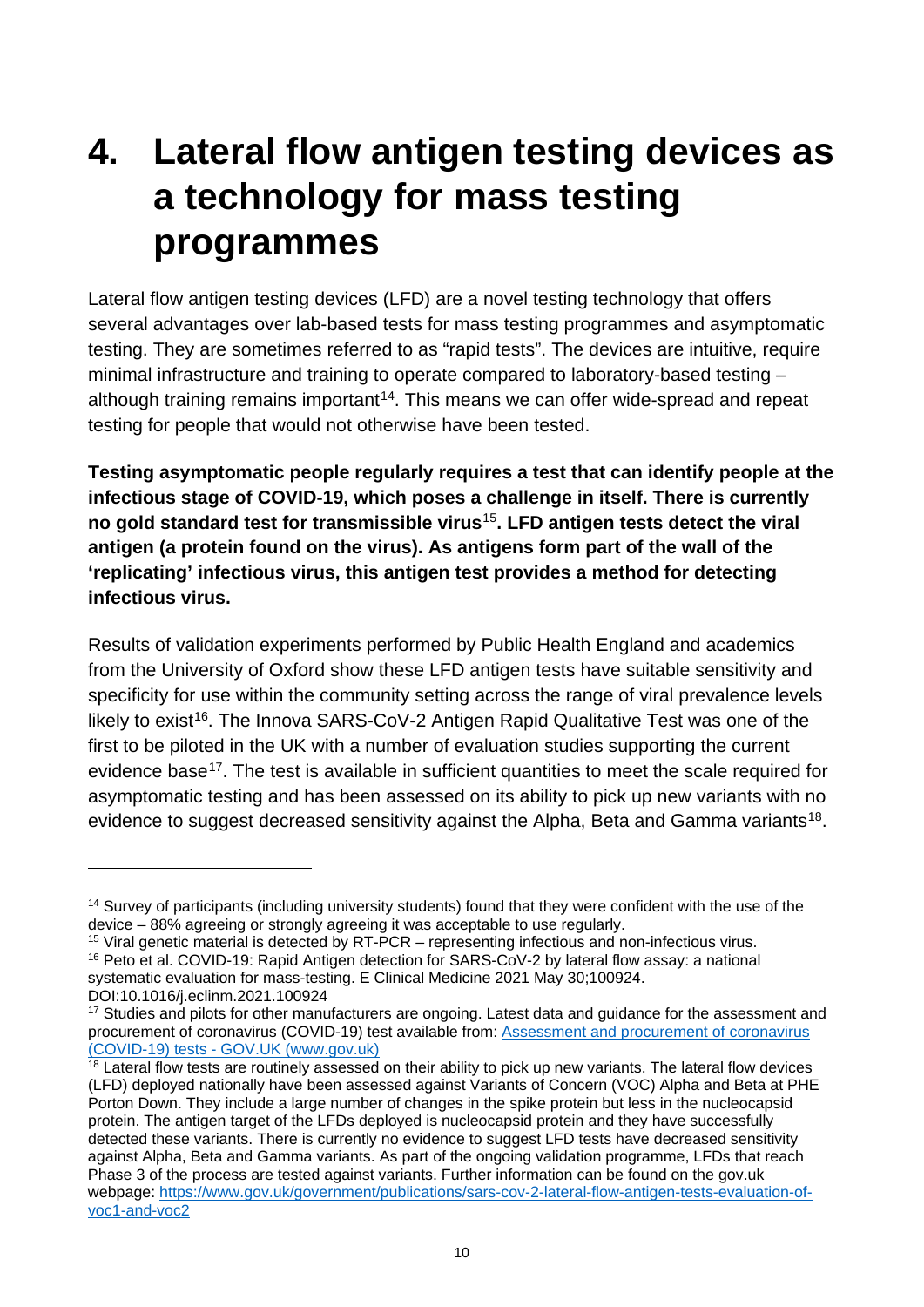Following this, additional LFD antigen tests have passed through to piloting, for example Orient Gene Coronavirus Ag Rapid Test Cassette. The remainder of this document summarises the current evidence underpinning the use of LFD antigen test devices for asymptomatic COVID-[19](#page-10-1) testing  $-$  as published in the preliminary evidence report<sup>19</sup> and latest DHSC Service Evaluation Evidence Reports.

#### <span id="page-10-0"></span>**4.1 Considerations for determining the suitability of a COVID-19 test**

DSHC considers the suitability of new COVID-19 tests such as the LFD antigen test prior to use within a variety of settings. An initial portfolio of real-world field studies is run to provide evidence that may be generally applicable across different uses. This allows limited piloting in those settings to better understand how to operationalise testing and provide evidence for regulatory bodies where new use types may be considered (for example, self-test LFD antigen devices). Further to this, based on the findings of pilots, broader roll out with ongoing evidence generation from quality assurance processes and bespoke evaluations is possible. Key factors in determining suitability are the test's accuracy (how likely is it to provide a correct result) and the overall individual clinical, public health, economic, social and well-being risks and benefits of testing compared to not testing.

The accuracy of a test is determined by:

- The **sensitivity** of a test is a measure of how good the test is at detecting true positive cases. A high sensitivity test is unlikely to return a negative result for someone who is truly positive (a 'false negative').
- The **specificity** is a measure of how good the test is at discerning true negative cases. A high specificity test is unlikely to return a positive result for someone who is truly negative (a 'false positive').
- The disease **prevalence**, which is a measure of how many positive cases there are in a population at any one given time. This interacts with a test's sensitivity and specificity to determine the absolute number of false negative and false positive returned by a test. In general, for any given test, the number of false negative results is higher when prevalence is higher. By contrast, when prevalence is lower the number

<span id="page-10-1"></span><sup>&</sup>lt;sup>19</sup> Preliminary report from the joint PHE Porton Down & University of Oxford SARS-CoV-2 LFD test development and validation cell: Rapid evaluation of Lateral Flow Viral Antigen detection devices (LFDs) for mass community testing. 8 November 2020. UK evaluation\_PHE Porton Down University of Oxford\_final.pdf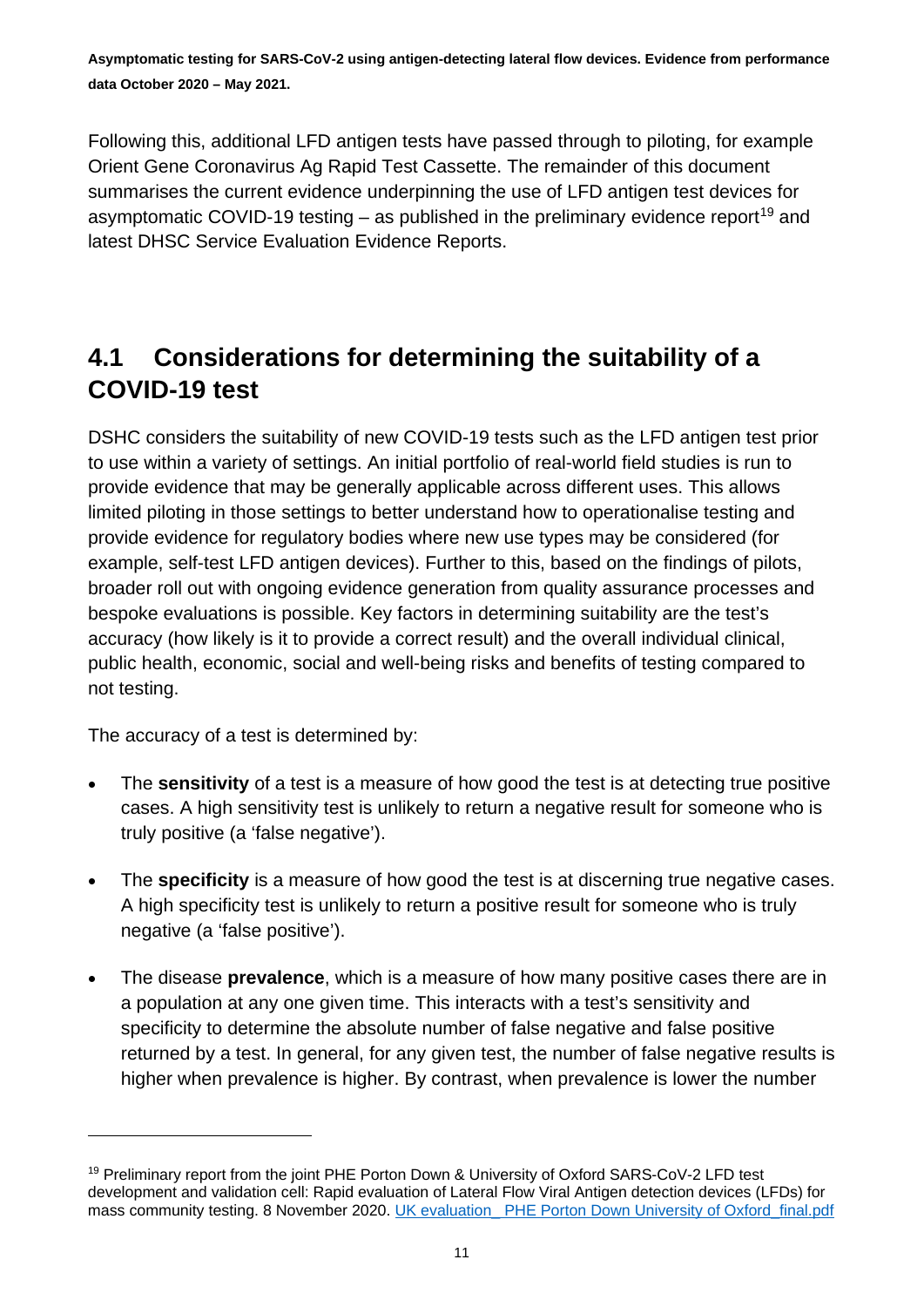of false positives is higher, while the total number of true positive tests results will be lower, making false positives a greater share of all positive test results.

When evaluating the accuracy and suitability of a test it is important to consider what would be the real life impact of false negatives and positives *in the situation the test will be used*, and how this impact is mitigated by other aspects of the overall public health response. Both false negatives and false positives have an undesirable impact, with the former leading to false reassurance and possible risky behaviour, and the latter an avoidable period of self-isolation. No test is perfect, and the risks of a false negative should continue to be mitigated through adherence to national guidance on measures including social distancing, hand washing, and face coverings. When prevalence is low, the risks associated with false positives are mitigated by using a different test to confirm an initial positive result.

#### <span id="page-11-0"></span>**4.2 Lateral flow antigen device testing as a test to detect infectious asymptomatic individuals**

There is no simple way to test and detect an infected infectious individual who is likely to spread the virus over an infected individual where the virus is unlikely to spread. As described earlier, the amount of virus present (viral load) can be used to assess an individual's infectious state and their likelihood to spread the virus<sup>[20](#page-11-1)</sup> – where high viral loads are more infectious than low or minimal viral loads. Although PCR tests normally give a simple positive or negative result, the test can also be used to measure this viral load. In the following real-world evaluations, the viral load of an individual was measured and used to provide an indicative link between the LFD antigen test results and the corresponding infectiousness of an individual. Using this link the proportion of people with different viral loads (and therefore infectiousness) that were correctly identified by LFD antigen tests, was measured in these real-world evaluation settings. In this context, inclusion of symptomatic based studies is relevant as it is the viral load that is assessed and the detection ability of the LFD antigen test at different viral load levels, regardless of presence or absence of symptoms *per se*. The following summary discussion of results relates to the evaluation studies outlined in Table 1 (professional user) and Table 2 (experienced and inexperienced lay users).

<span id="page-11-1"></span><sup>&</sup>lt;sup>20</sup> Because of differences in practice between different laboratories performing PCR tests the number of viral particles represented by a given CT value can be different between different laboratories. Therefore, it is important to convert CT values to viral loads when comparing results data from different laboratories.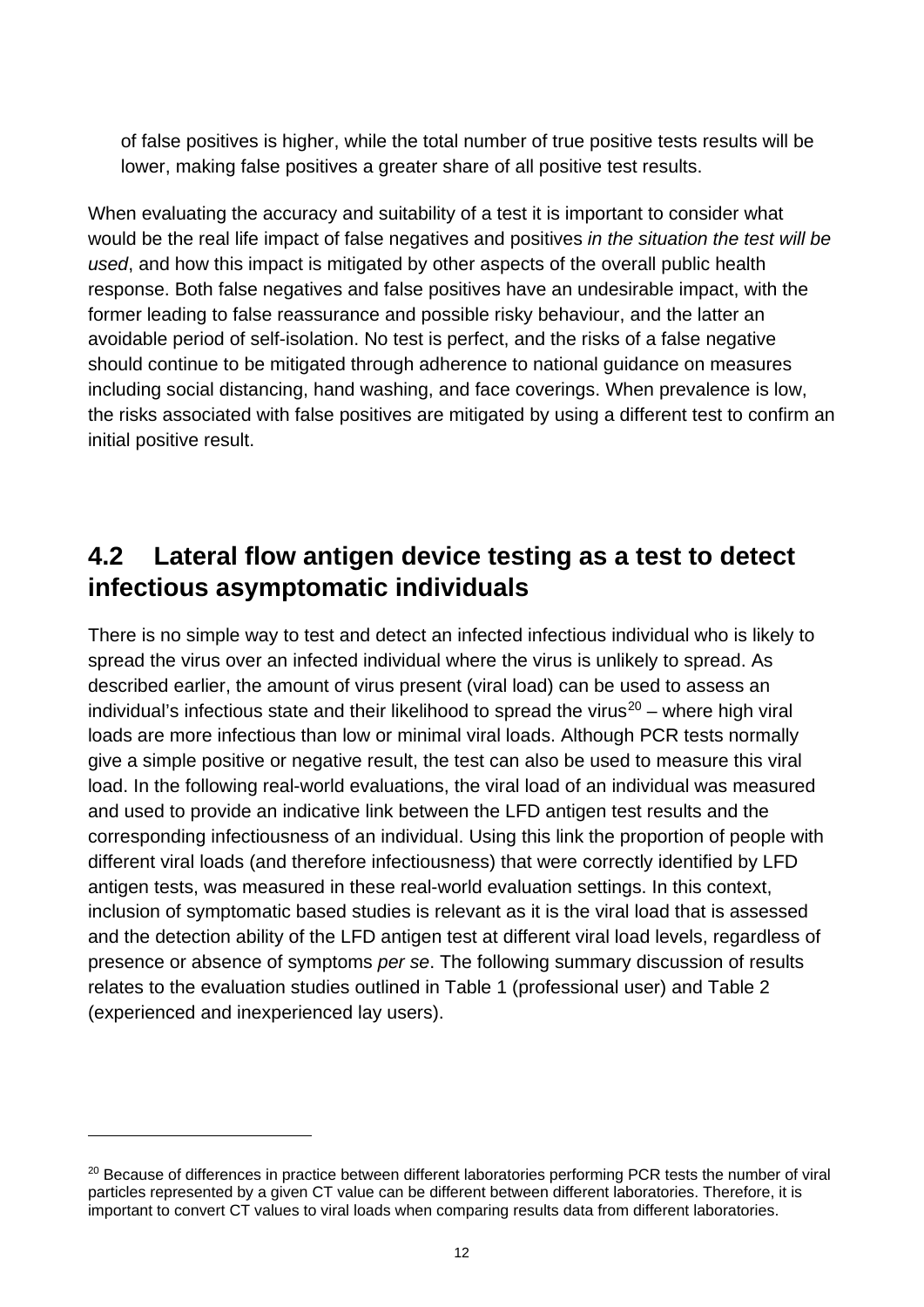**Table 1 - Summary outline of professional user evaluation studies referenced within this paper (Public Health England - Porton Down)[21](#page-12-0)**

| <b>Reference:</b>                 | <b>PHE Field Test 1</b>                           | <b>PHE Field Test 2</b>                           |
|-----------------------------------|---------------------------------------------------|---------------------------------------------------|
| LFD antigen test:                 | Innova                                            | Innova                                            |
| Evaluation:                       | <b>Professional Use</b>                           | <b>Professional Use</b>                           |
| Setting:                          | Swab: RTS Site<br>Process: PHE PD                 | Swab: RTS Site<br>Process: PHE PD                 |
| Symptom status:                   | Symptomatic                                       | Symptomatic                                       |
| Swabbing and LFD use<br>scenario: | <b>Assisted Swab -</b><br><b>Assisted Testing</b> | <b>Assisted Swab -</b><br><b>Assisted Testing</b> |
| Personnel using the test:         | Professional<br>(Laboratory Scientist)            | Professional<br>(Clinical Research Nurse)         |
| Training:                         | Professional                                      | Professional                                      |
| Total subjects:                   | 199                                               | 242                                               |

**Table 2 - Summary outline of experienced and inexperienced lay user evaluation studies referenced within this paper[22](#page-12-1)**

| <b>Reference:</b>    | <b>ATS Field Test 1</b><br>(University) | <b>ATS Field Test 2</b><br>(Community)                                           | <b>RTS Field Test 1</b><br>(Assisted) | <b>RTS Field Test 2</b><br>(Assisted) |
|----------------------|-----------------------------------------|----------------------------------------------------------------------------------|---------------------------------------|---------------------------------------|
| LFD antigen<br>test: | Innova                                  | Innova                                                                           | Innova                                | <b>Orient Gene</b>                    |
| Evaluation:          | University ATS                          | <b>Community ATS</b><br>(Liverpool<br><b>SMART</b> mass<br>testing<br>programme) | <b>RTS Trained</b><br><b>Staff</b>    | <b>RTS Trained</b><br><b>Staff</b>    |
| Setting:             | <b>University Pilot</b><br><b>ATS</b>   | <b>Community ATS</b>                                                             | <b>RTS Site</b>                       | <b>RTS Site</b>                       |
| Symptom<br>status:   | Asymptomatic                            | Asymptomatic                                                                     | Symptomatic                           | Symptomatic                           |

<span id="page-12-0"></span><sup>&</sup>lt;sup>21</sup> Innova = SARS-CoV2-Antigen Rapid Qualitative Test; Orient Gene = Coronavirus Ag Rapid Test Cassette (Swab)

<span id="page-12-1"></span> $22$  RTS = Regional Testing Site (i.e. drive-in site for people with symptoms of COVID-19); ATS = Asymptomatic Testing Site (i.e. walk-in site for people without symptoms)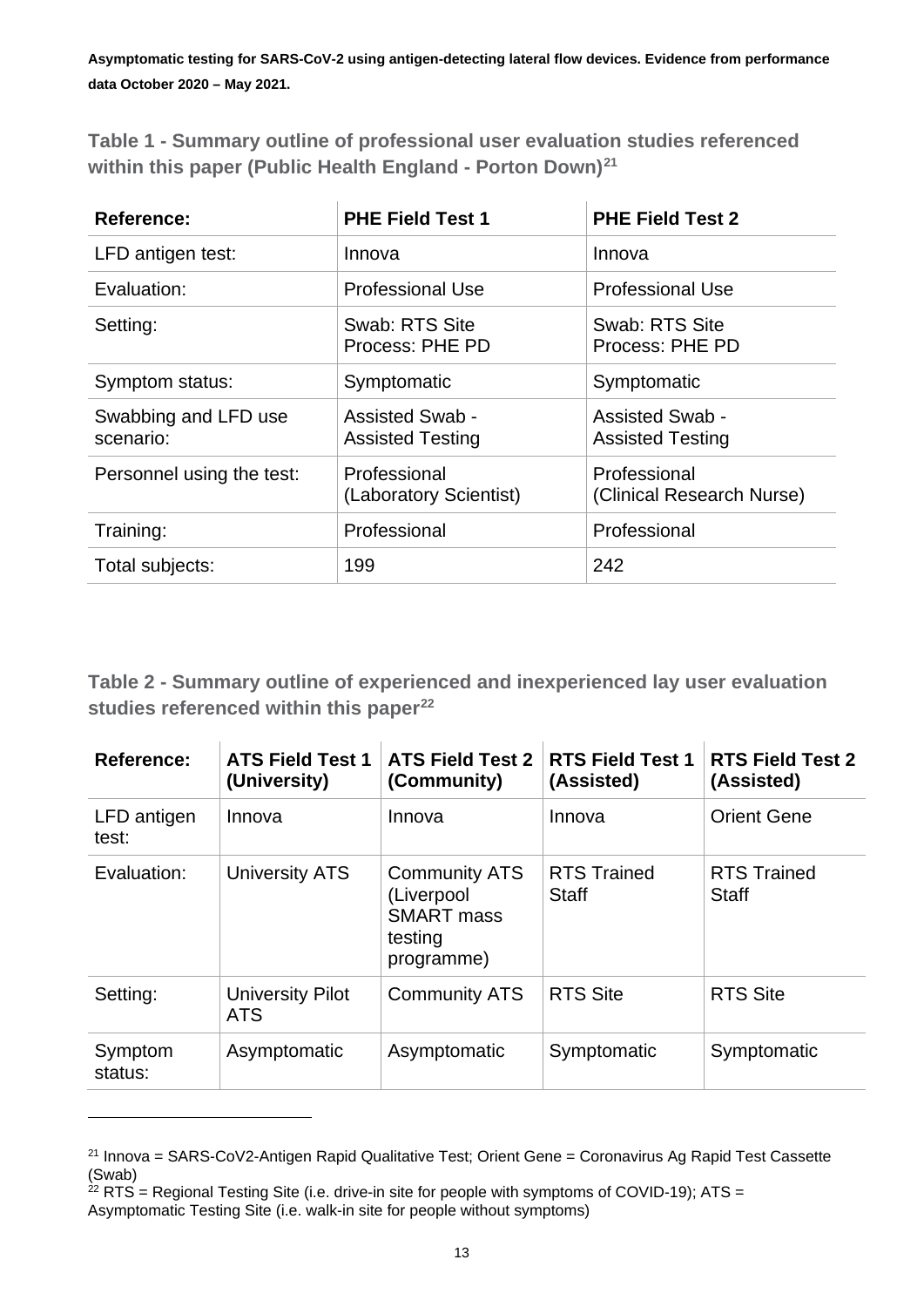| <b>Reference:</b>                    | <b>ATS Field Test 1</b><br>(University)       | <b>ATS Field Test 2</b><br>(Community)        | <b>RTS Field Test 1</b><br>(Assisted)             | <b>RTS Field Test 2</b><br>(Assisted)             |
|--------------------------------------|-----------------------------------------------|-----------------------------------------------|---------------------------------------------------|---------------------------------------------------|
| Swabbing and<br>LFD use<br>scenario: | Self Swab -<br><b>Assisted Testing</b>        | Self Swab -<br><b>Assisted Testing</b>        | <b>Assisted Swab -</b><br><b>Assisted Testing</b> | <b>Assisted Swab -</b><br><b>Assisted Testing</b> |
| Personnel<br>using the test:         | <b>Experience User</b><br><b>Assisted Use</b> | <b>Experience User</b><br><b>Assisted Use</b> | <b>Experience User</b><br><b>Assisted Use</b>     | <b>Experience User</b><br><b>Assisted Use</b>     |
| Training:                            | <b>Training Video</b>                         | <b>Training Video</b>                         | Information<br>Manual                             | Information<br>Manual                             |
| Total<br>subjects:                   | 579                                           | 6,076                                         | 4,356                                             | 2,635                                             |

| <b>Reference:</b>                    | <b>RTS Field Test 3</b><br>(Self Use) | <b>RTS Field Test 4</b><br>(Self Use) | <b>RTS Field Test 5</b><br>(Self Use) |
|--------------------------------------|---------------------------------------|---------------------------------------|---------------------------------------|
| LFD antigen<br>test:                 | Innova                                | Innova                                | <b>Orient Gene</b>                    |
| Evaluation:                          | <b>Full Self Use</b><br>(York)        | <b>Full Self Use</b><br>(Manchester)  | <b>Full Self Use</b><br>(RTS)         |
| Setting:                             | <b>York RTS</b>                       | <b>Manchester RTS</b>                 | <b>RTS (Manchester</b><br>& Slough)   |
| Symptom<br>status:                   | Symptomatic                           | Symptomatic                           | Symptomatic                           |
| Swabbing and<br>LFD use<br>scenario: | <b>Full Self Use</b>                  | <b>Full Self Use</b>                  | <b>Full Self Use</b>                  |
| Personnel<br>using the test:         | <b>Self Use</b>                       | <b>Self Use</b>                       | Self Use                              |
| Training:                            | Instructions for<br>Use               | Instructions for<br>Use               | Instructions for<br>Use               |
| Total<br>subjects:                   | 1,619                                 | 963                                   | 1,877                                 |

The evaluations include over 1,500 LFD antigen test positive individuals from a total population of over 18,000.

In the initial two professional use evaluations (PHE Field Tests 1 and 2), individuals swabbed themselves and these samples were analysed on the LFD antigen test by highly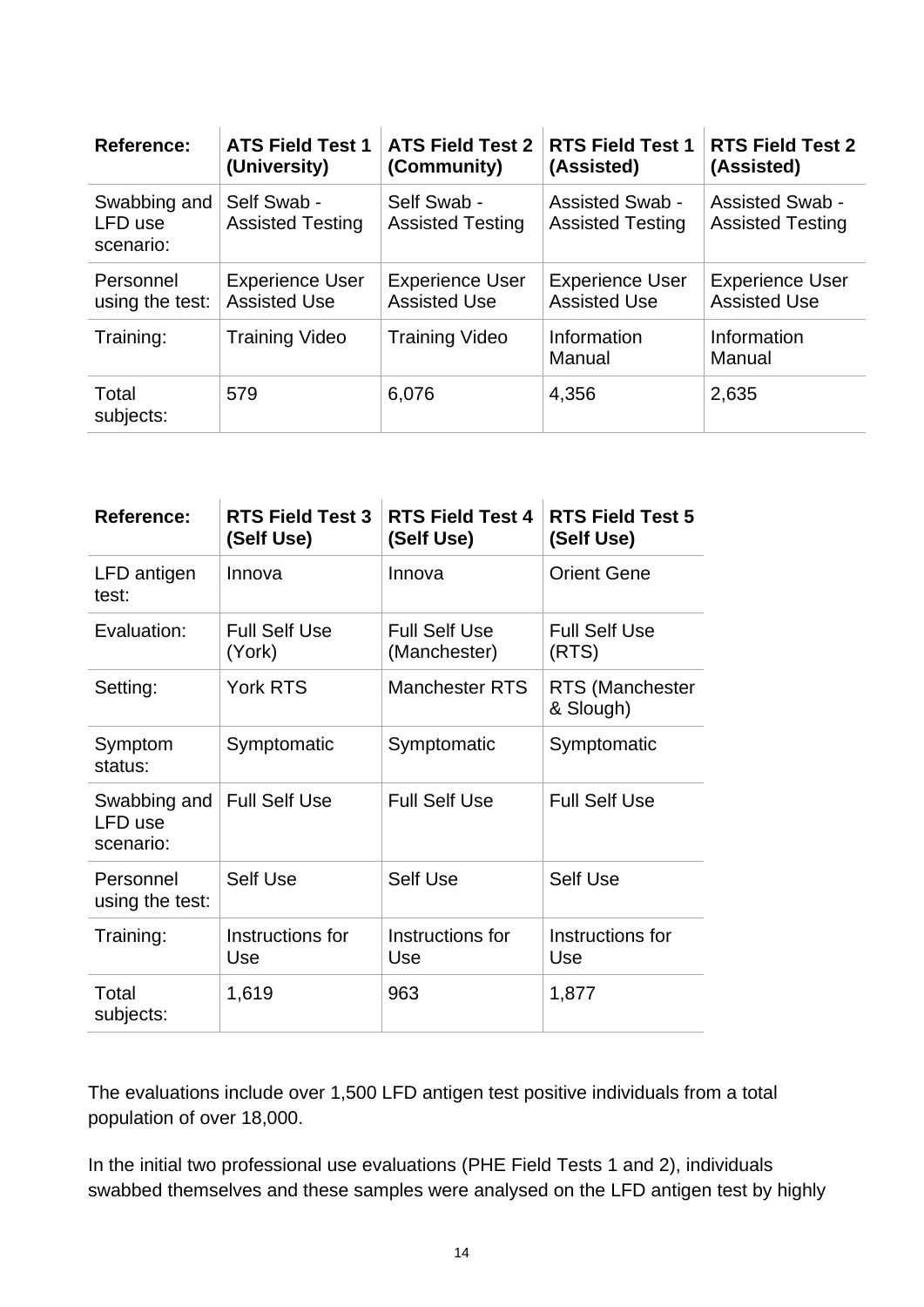experienced professionals. Each participant also had a PCR test to allow their viral load to be calculated. The sensitivity of the test increased as the viral load (and chances of infectiousness) increased:

- For people with sample viral loads above 1,000,000 copies per millilitre, 96% (66/69) were detected by the LFD antigen test:
- For individuals with sample viral load between 10,000 1,000,000 copies per millilitre, 92% (180/195) were detected;
- For those with sample viral loads under 10,000 copies per millilitre, 43% (55/127) were detected.

Applying the observed performance of LFD to the data obtained from the NHS Test and Trace study on infectiousness, it was calculated that LFD tests would detect 83-89% of cases with PCR-positive contacts (7).

Following this, a small scale university-based evaluation (ATS Field Test 1) showed increasing likelihood of a positive result for the LFD antigen tests with higher 'infectious' viral load levels. Out of 571 individuals who were tested with both an LFD antigen test and PCR; 2 had a high viral load<sup>23</sup>, 4 had a low viral load<sup>[24](#page-14-1)</sup>, and 11 had minimal viral load<sup>[25](#page-14-2)</sup>. The LFD antigen test detected 100% of the most infectious high viral load, 50% of people with a low viral load, and 9% of those with minimal viral load.

Similar results were found in LFD quality assurance data (ATS Field Test 2), analysed as part of the preliminary evaluation of the Liverpool SMART mass testing programme. The proportion of people identified as positive by the LFD antigen test increased with viral load. A blinded reappraisal of the results including device photographs was performed by DHSC to ensure validity of the results derived from the initial onsite reading of the tests. The reappraised results rise to 100% detection for those with a high viral load, as shown in Table 3.

**Table 3 - Liverpool SMART mass testing programme (ATS Field Test 2). This shows the impact of reassessing the results based on blinded reappraisal of device photographs.**

|                  |                         | <b>Onsite</b> | ∣ Reappraised |
|------------------|-------------------------|---------------|---------------|
| Sensitivity (%): | High Viral Load         | 91%           | 100%          |
|                  | $VL > 1M$ RNA copies/ml | (10/11)       | (11/11)       |

<span id="page-14-0"></span><sup>&</sup>lt;sup>23</sup> High viral load is over 1,000,000 RNA copies per millilitre.

<span id="page-14-1"></span> $24$  Low viral load is 10,000 – 1,000,000 RNA copies per millilitre.

<span id="page-14-2"></span><sup>&</sup>lt;sup>25</sup> Minimal viral load is less than 10,000 RNA copies per millilitre.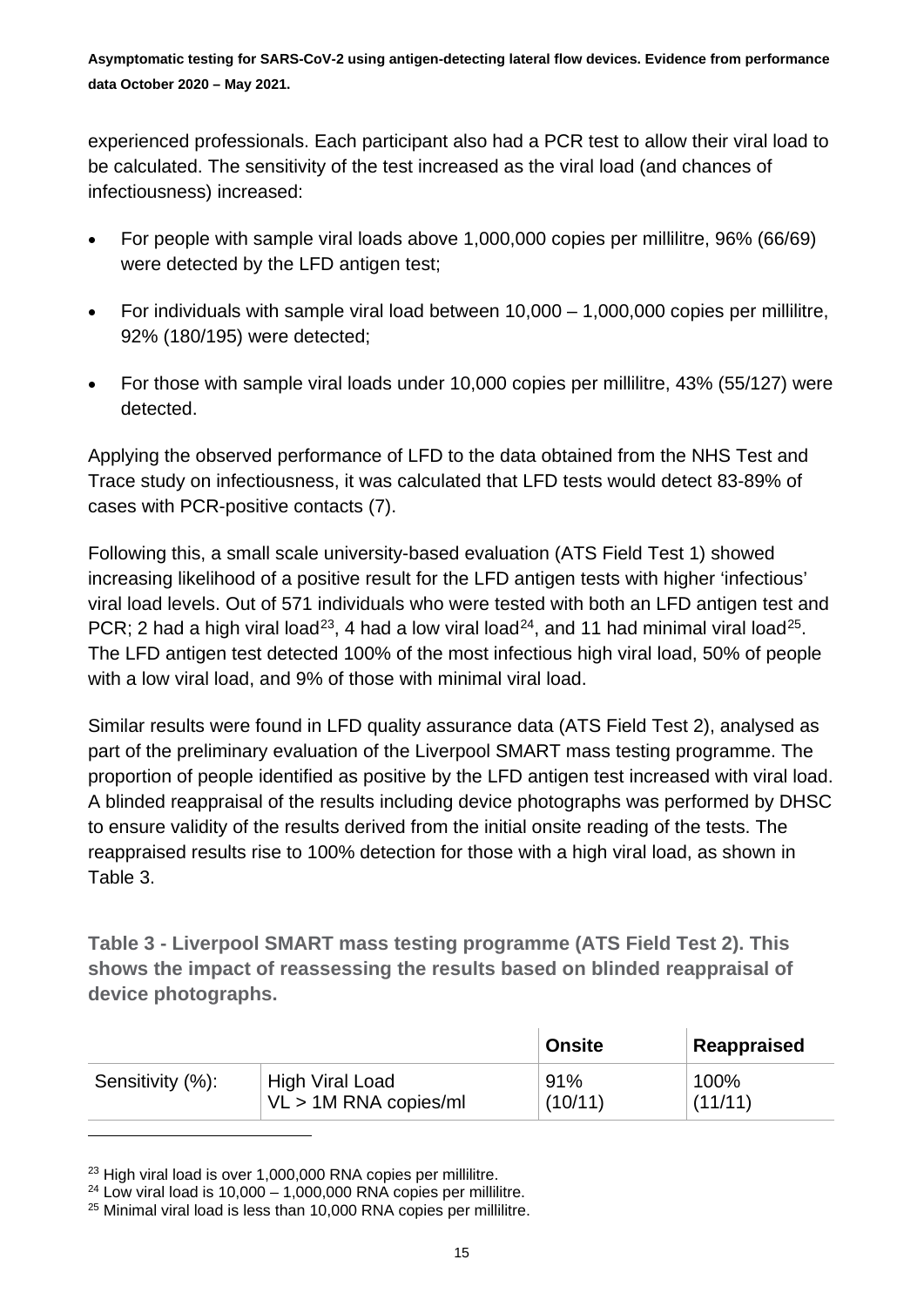|                              | <b>Onsite</b> | Reappraised |
|------------------------------|---------------|-------------|
| Low Viral Load               | 60%           | 82%         |
| VL 10,000 - 1M RNA copies/ml | (15/25)       | (23/28)     |
| <b>Minimal Viral Load</b>    | 9%            | 14%         |
| $VL < 10,000$ RNA copies/ml  | (3/35)        | (5/35)      |

Additionally, as detailed in Table 2, NHS Test and Trace has an ongoing programme of service evaluation run across NHS Test and Trace regional and community testing sites. The overall aim of this programme is to continually increase the quality of the testing service. These evaluations provide additional insight into the impact of experience and training of the person using the LFD antigen test on sensitivity.

Out of the further five evaluations: two evaluated LFD antigen test device performance when less experienced but trained individuals processed the test at Regional Test Sites (experienced users at an RTS) and three evaluated when the participant processed the test themselves ('full self use'). As in the other studies, participants also provided PCR tests so their viral load could be calculated. The sensitivity results for these studies, along with the Liverpool SMART mass testing programme evaluation, are shown in Figure 3 and comparison by evaluation according to viral load, split by experience level of the processing user, in Table 4.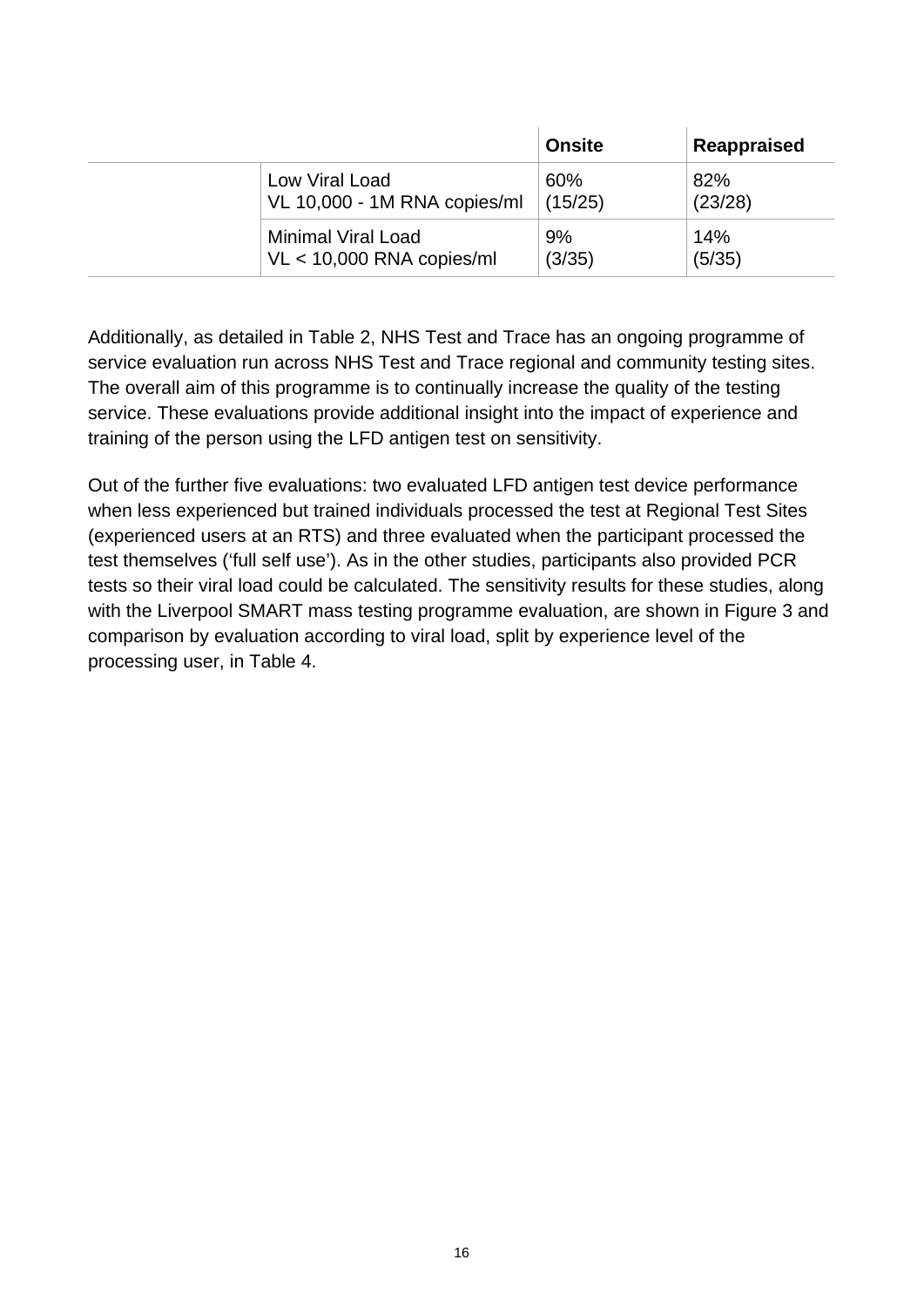

#### **Figure 3 - Comparison of LFD sensitivity by evaluation[26](#page-16-0)**

RTS FT = Regional Test Site Field Test

ATS FT = Asymptomatic Test Site Field Test

ATS FT 2 (1) = Onsite Community ATS (Liverpool SMART mass testing programme)

ATS FT 2 (2) = Reappraised Community ATS (Liverpool SMART mass testing programme)

**Table 4 - Comparison of sensitivity by evaluation according to viral load split by experience level of the processing user[27](#page-16-1)**

|                               | <b>Evaluation</b>          | <b>Device</b>      | <b>Minimal viral</b><br>load<br>(VL < 10K)<br>copies/ml) | Low viral<br>load<br>(VL 10K-1M<br>copies/ml) | <b>High viral</b><br>load<br>(VL > 1M)<br>copies/ml) |
|-------------------------------|----------------------------|--------------------|----------------------------------------------------------|-----------------------------------------------|------------------------------------------------------|
| Experienced<br>users          | <b>RTS Field</b><br>Test 1 | Innova             | 13%                                                      | 57%                                           | 85%                                                  |
|                               | <b>ATS Field</b><br>Test 2 | Innova             | 14%                                                      | 82%                                           | 100%                                                 |
|                               | <b>RTS Field</b><br>Test 2 | <b>Orient Gene</b> | 7%                                                       | 47%                                           | 88%                                                  |
| Inexperienced<br>self-trained | <b>RTS Field</b><br>Test 3 | Innova             | 11%                                                      | 62%                                           | 81%                                                  |
| users (Self                   | <b>RTS Field</b>           | Innova             | 13%                                                      | 45%                                           | 80%                                                  |

<span id="page-16-0"></span><sup>&</sup>lt;sup>26</sup> The circles and bars on this chart represent sensitivity estimates and 95% confidence intervals. See footnote 20 for details.

<span id="page-16-1"></span> $27$  Innova = SARS-CoV2-Antigen Rapid Qualitative Test; Orient Gene = Coronavirus Ag Rapid Test Cassette (Swab)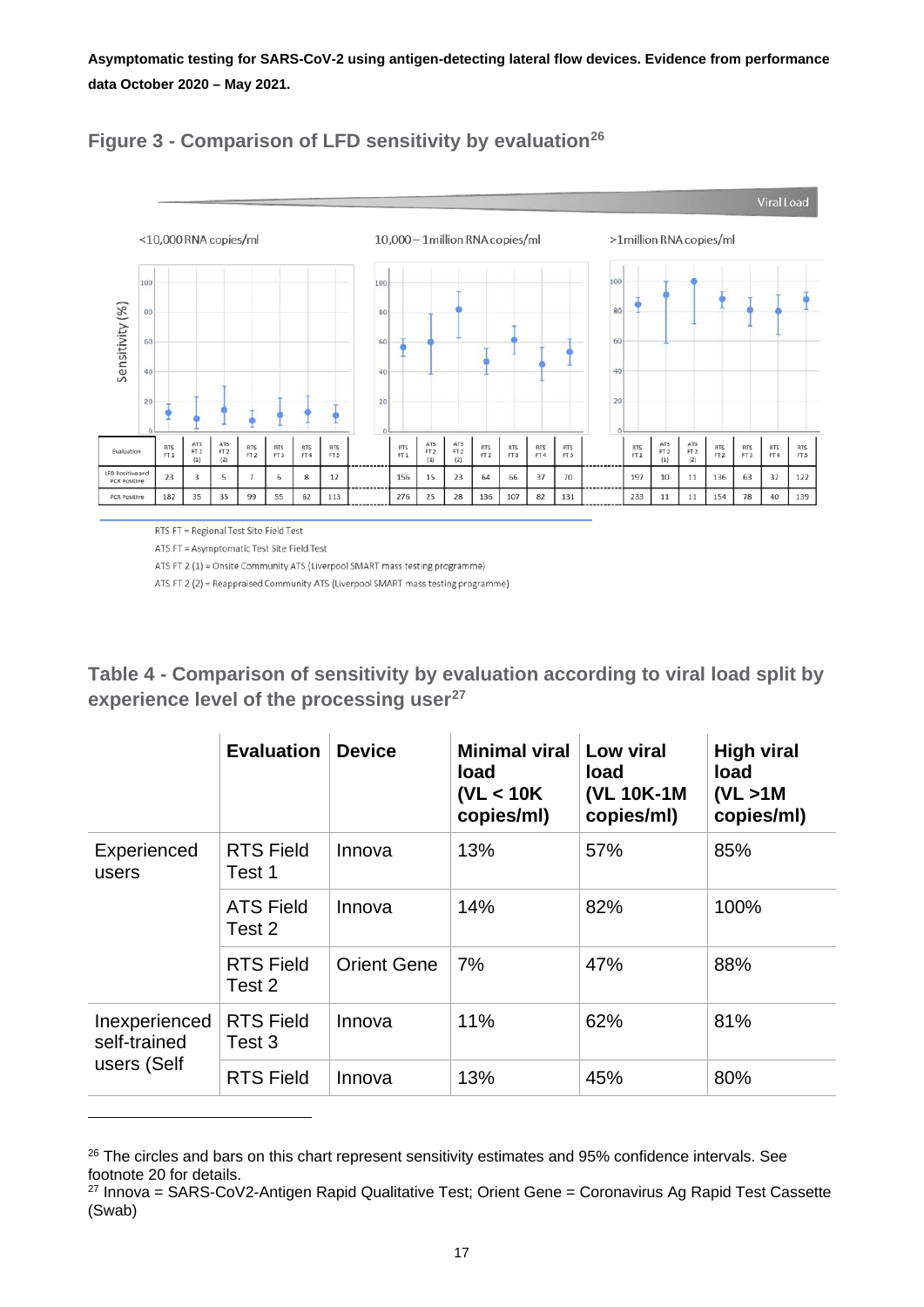|      | <b>Evaluation</b>          | <b>Device</b>      | <b>Minimal viral</b><br>load<br>(VL < 10K)<br>copies/ml) | Low viral<br>load<br>(VL 10K-1M<br>copies/ml) | <b>High viral</b><br>load<br>(VL > 1M)<br>copies/ml) |
|------|----------------------------|--------------------|----------------------------------------------------------|-----------------------------------------------|------------------------------------------------------|
| Use) | Test 4                     |                    |                                                          |                                               |                                                      |
|      | <b>RTS Field</b><br>Test 5 | <b>Orient Gene</b> | $11\%$                                                   | 53%                                           | 88%                                                  |

These results demonstrate (in the upward trend moving from left to right) that the LFD antigen test becomes more sensitive at viral loads that correspond to likely infectiousness. There is ongoing evaluation work to determine the duration and content of training to optimise the test performance.

The evaluation results also highlight the difficulties of interpreting an overall 'top line' sensitivity (i.e. proportion of all PCR-positive individuals identified as positive by a LFD antigen test), as this will be affected by mix of viral loads and therefore likely infectiousness of the individuals in the group studied. As described previously, trace RNA material can remain for weeks after infectious virus has been cleared $28$ , so that the apparent 'sensitivity' of LFD antigen tests in a group of people infected weeks previously would appear to be low, when in reality these individuals are highly unlikely to be infectious<sup>29</sup>.

An independent study by Ferguson et al. at the University of Birmingham estimated a prevalence rate within the student population of 0.86%, and an LFD antigen test sensitivity of 3.2%. This was following 2 positive LFD antigen tests out of 7,185 asymptomatic university students tested<sup>[30](#page-17-2)</sup>. For the study, a sample of 710 people who had tested negative with LFD antigen tests underwent confirmatory PCR analysis. Of these confirmatory tests, an additional 6 positive samples were identified by PCR.

Based on DHSC viral load analysis of the positive results, of the 2 positive samples detected by LFD antigen test, one was in the low viral load category (between 10k – 1million copies / ml) and the other had minimal viral load and so was most likely not infectious (<10k copies / ml). The additional six positive samples detected by PCR and not LFD antigen test were all in the category of minimal viral load. PCR positive students

<span id="page-17-0"></span><sup>28</sup> Cevik et al. SARS-CoV-2, SARS-CoV, and MERS-CoV viral load dynamics, duration of viral shedding, and infectiousness: a systematic review and meta-analysis. Lancet Microbe 2021; 2: e13–22. DOI:10.1016/S2666-5247(20)30172-5

<span id="page-17-1"></span><sup>&</sup>lt;sup>29</sup> Cevik et al. Virology, transmission, and pathogenesis of SARS-CoV-2. BMJ 2020;371:m3862. DOI[:https://doi.org/10.1136/bmj.m3862](https://doi.org/10.1136/bmj.m3862)

<span id="page-17-2"></span><sup>&</sup>lt;sup>30</sup> Ferguson et al. Validation testing to determine the effectiveness of lateral flow testing for asymptomatic SARS-CoV-2 detection in low prevalence settings. Pre-print published 24 December 2020. DOI[:https://doi.org/10.1101/2020.12.01.20237784](https://doi.org/10.1101/2020.12.01.20237784)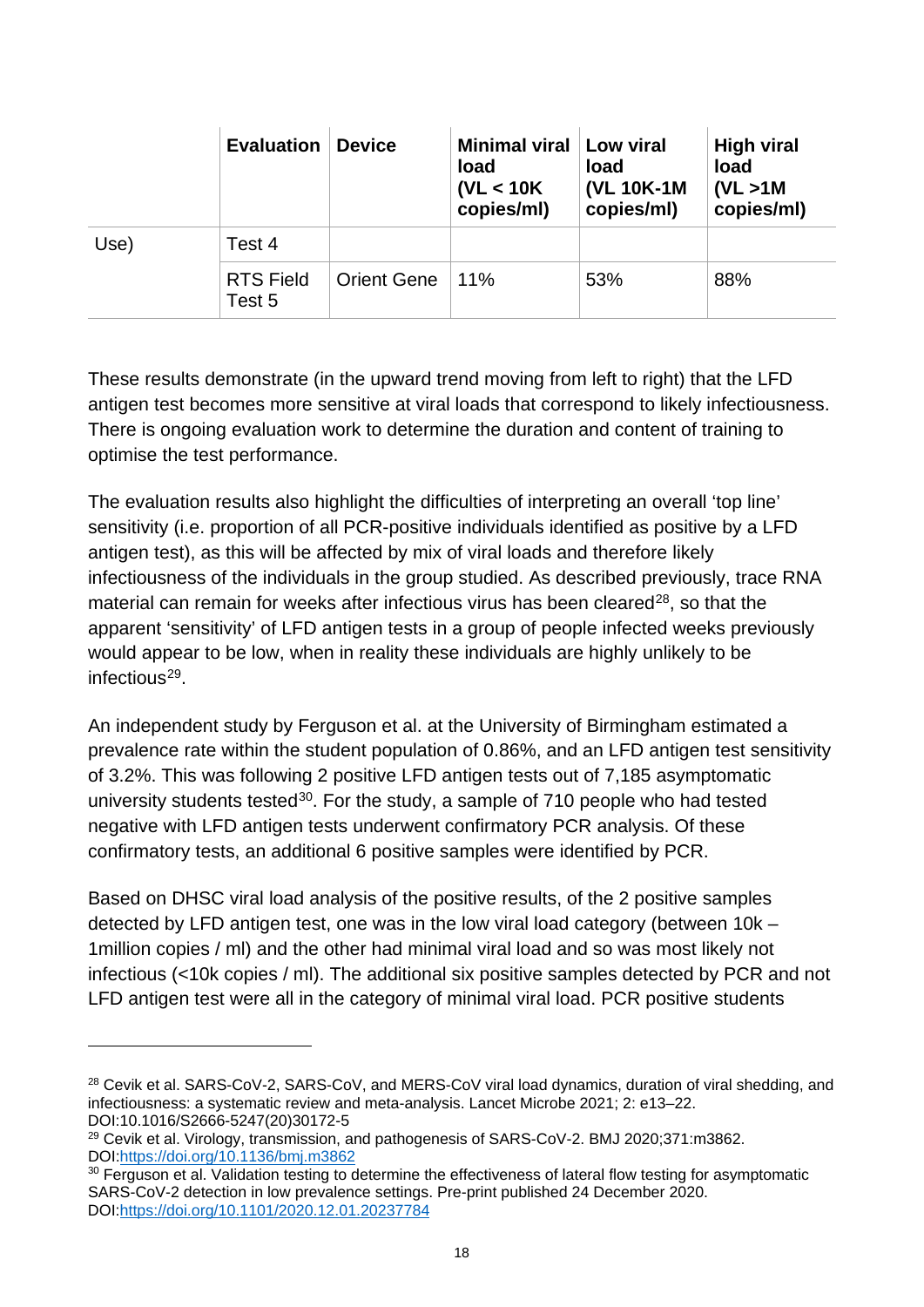therefore had low viral load at a time of falling COVID-19 incidence and the LFD antigen test could be described as working as expected.<sup>[31](#page-18-0)</sup>

The authors of the University of Birmingham study also look at the theoretical performance of LFD antigen tests in a care home setting and conclude "the Innova LFD when compared to Pillar 2 samples [i.e. NHS Test and Trace community testing] from low-prevalence, asymptomatic population screening similar to student and care home surveillance, would successfully detect 84.56% of all infections."

#### **4.2.1 Lateral flow antigen device testing swab type evaluation**

As part of work to improve the tolerability of testing and overall access to testing, different swabbing techniques were assessed by DHSC as part of the evaluations using Orient Gene LFD antigen tests<sup>[32](#page-18-1)</sup> (RTS Field Test 2). This evaluation compared standard throatand-nose swabbing with 'anterior nares' swabbing (i.e. shallow swabbing at approximately 1 cm depth in both nostrils) for individuals taking part. Moving from throat-and-nose swab to anterior nares swabbing results in a reduction in test sensitivity across all viral loads, as shown in Table 5. However, in light of the likely improved tolerability from users of anterior nares swabbing, especially for a daily and/or weekly testing context, this reduction is deemed acceptable.

|                                  | Swab type           | <b>Device</b>      | <b>Minimal viral</b><br>load<br>(VL < 10K)<br>copies/ml) | Low viral<br>load<br>(VL 10K-1M<br>copies/ml) | <b>High viral</b><br>load<br>(VL > 1M)<br>copies/ml) |
|----------------------------------|---------------------|--------------------|----------------------------------------------------------|-----------------------------------------------|------------------------------------------------------|
| Sensitivity<br>by viral          | Throat-and-<br>nose | <b>Orient Gene</b> | 9%                                                       | 59%                                           | 92%                                                  |
| load and<br>swab site<br>$(\% )$ | Anterior<br>nares   | <b>Orient Gene</b> | 7%                                                       | 47%                                           | 88%                                                  |

**Table 5 - Comparison of sensitivity by swab type for the Orient Gene LFD when used with assisted testing**

<span id="page-18-0"></span><sup>&</sup>lt;sup>31</sup> Mina et al. Clarifying the evidence on SARS-CoV-2 antigen rapid tests in public health responses to COVID-19. Comment in The Lancet 397;10283, p1425-1427. 17 April 2021. DOI[:https://doi.org/10.1016/S0140-6736\(21\)00425-6](https://doi.org/10.1016/S0140-6736(21)00425-6)

<span id="page-18-1"></span> $32$  Orient Gene = Coronavirus Ag Rapid Test Cassette (Swab)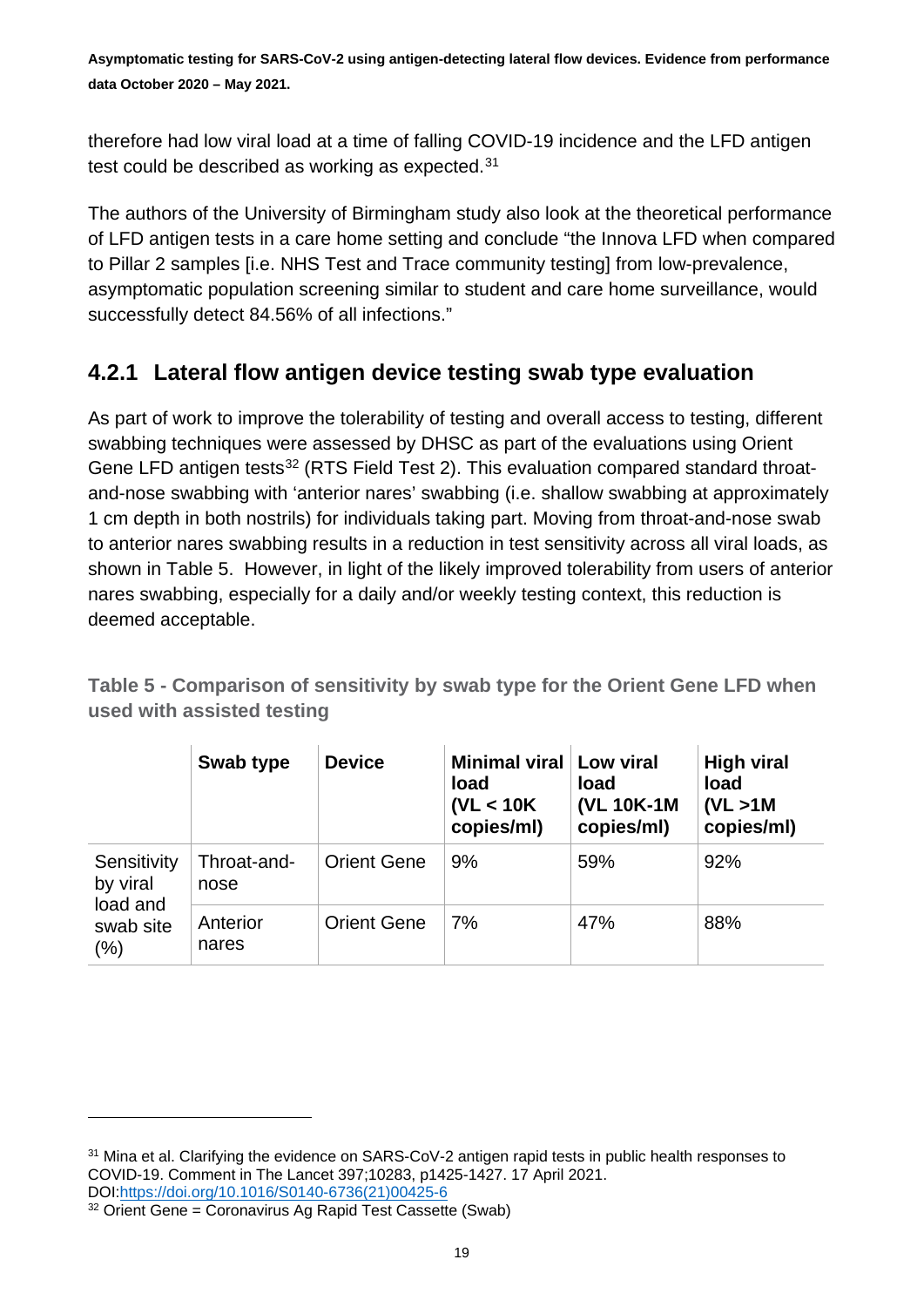## <span id="page-19-0"></span>**4.3 Specificity of the lateral flow antigen testing devices for asymptomatic testing**

Results from evaluations carried out by Public Health England and University of Oxford estimated a high specificity of the Innova LFD antigen test of 99.7%. That is to say, for every thousand people tested who don't have the infection, three would test positive. These estimates were also supported by evidence from the six testing site-based Innova LFD antigen test evaluations. Like sensitivity, these studies suggested the level of experience of the LFD antigen test user influences the specificity. This ranged from 99.8% in experienced user field studies (RTS Field Test 1 and ATS Field Test 2) to 99.1% in inexperienced self-trained users (RTS Field Test 3 and 4). Similarly, for the Orient Gene LFD antigen test, specificity was found to increase from 99.3% for inexperienced users (RTS Field Test 5) to 99.8% for experienced users (RTS Field Test 2).

However, recent DHSC analysis of real-world positivity rates from approximately 25,000 Innova LFD Antigen tests delivered in the community as part of NHS Test and Trace testing, combined with mathematical modelling suggests that the Innova LFD devices are outperforming these initial estimates in mass testing use<sup>[33](#page-19-1)</sup>. This larger analysis estimates the real-world specificity of the Innova LFD device to be greater than 99.97%. This means in every 10,000 people tested we would expect three people to receive a 'false positive' LFD result. As PCR is an imperfect gold standard, and these results are estimates based on a sample of individuals, it is possible that an equivalent improvement in specificity for Orient Gene is seen in the real world once larger sample sizes are collected through NHS Test and Trace ongoing quality monitoring.

<span id="page-19-1"></span><sup>33</sup> Wolf et al. [Lateral flow](https://www.gov.uk/government/publications/lateral-flow-device-specificity-in-phase-4-post-marketing-surveillance) device specificity in phase 4 (post marketing) surveillance. March 2020. Lateral flow [device specificity in phase 4 \(post-marketing\) surveillance -](https://www.gov.uk/government/publications/lateral-flow-device-specificity-in-phase-4-post-marketing-surveillance) GOV.UK (www.gov.uk)